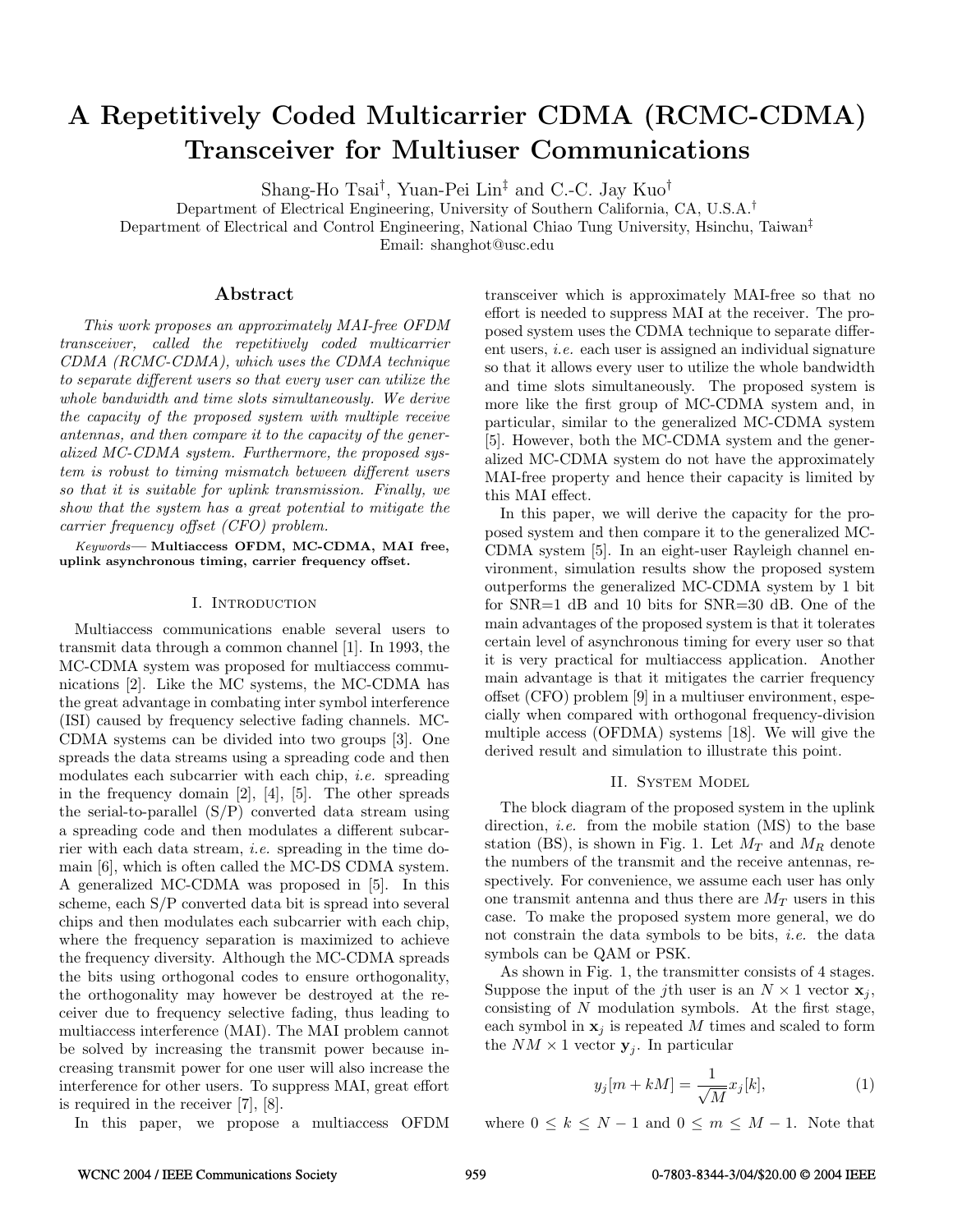

Fig. 1. The block diagram of the proposed system.

the symbol repetition parameter M should be greater or equal to the number  $M_T$  of users to maintain the orthogonality for the transmit symbols. We can choose  $M = M_T$ to avoid redundancy, which will become clear later. In the following, we call the M repeated symbols "expanded symbols" and the corresponding vector  $y_j$  "expanded vector" for convenience.

At the second stage, each expanded vector is passed through a diagonal scaling matrix with its diagonal elements consist of a given orthogonal code. Let  $w_i[m]$  denote the mth code symbol of the orthogonal code used in the jth transmit branch. They satisfy the following property:

$$
\sum_{m=0}^{M-1} w_j[m + kM]w_{j'}^*[m + kM] = \begin{cases} M, & j = j' \\ 0, & j \neq j', \end{cases}
$$
 (2)

where  $w^*$  is the conjugate of w and  $0 \leq k \leq N-1$ . When M is even, one example satisfying the condition of (2) is the Hadamard Walsh code. Let  $\mathbf{D}$  be an  $M \times M$  Hadamard matrix [1] with column vectors  $\mathbf{d}_1, \mathbf{d}_2, \cdots, \mathbf{d}_M$ . Then,  $\mathbf{W}_j$ is obtained by repeating  $\mathbf{d}_j$  by N times along the diagonal,  $i.e. \mathbf{W}_j = \text{diag}\left(\mathbf{d}_j^T \; \mathbf{d}_j^T \ldots \mathbf{d}_j^T\right).$ 

The last two stages of the transmitter are identical to that used in DMT systems [12]. At the third stage, each coded vector is passed through the inverse discrete Fourier transform (IDFT) matrix  $\mathbf{F}^{\dagger}$ , where  $\dagger$  denotes Hermitian and  $\bf{F}$  is the  $NM$  by  $NM$  DFT matrix given by

$$
[\mathbf{F}]_{p,q} = \frac{1}{\sqrt{N \cdot M}} e^{-j\frac{2\pi}{N \cdot M}pq},\tag{3}
$$

Finally, at the fourth stage, each transformed vector is converted from parallel to serial and the cyclic prefix (CP) of length  $\nu$  is added to prevent ISI, where  $\nu$  is the maximum channel delay spread considered.

Let the path from the *j*th transmit antenna to the *i*th receive antenna be represented by an FIR filter of order  $\nu, i.e.$   $\mathbf{h}_{i,j} = \left( h_{i,j}^{(0)}, h_{i,j}^{(1)}, \ldots, h_{i,j}^{(\nu)} \right)^T$ . Then, the entire path can be represented by an  $(N\cdot \overset{\cdot}{M} + \nu) \times (N\cdot M + \nu)$ 

pseudo-circulant matrix of the following form [11], [14]:

$$
\mathbf{H}_{i,j} = \begin{pmatrix} h_{i,j}^{(0)} & 0 & \dots & z^{-1}h_{i,j}^{(\nu)} & \dots & z^{-1}h_{i,j}^{(1)} \\ h_{i,j}^{(1)} & h_{i,j}^{(0)} & & \ddots & \vdots \\ \vdots & h_{i,j}^{(1)} & \ddots & & z^{-1}h_{i,j}^{(\nu)} \\ h_{i,j}^{(\nu)} & \vdots & \ddots & & 0 \\ 0 & h_{i,j}^{(\nu)} & & & \vdots \\ \vdots & \ddots & \ddots & \ddots & 0 \\ 0 & \dots & 0 & \dots & h_{i,j}^{(1)} & h_{i,j}^{(0)} \end{pmatrix}.
$$

At the receiver side, each antenna receives a data block of size  $N \cdot M + \nu$ . After removing the CP, each receive block is converted from serial to parallel and then passed through the discrete Fourier transform matrix (DFT). Every DFT output vector is sent to M subbranches, multiplied by **W**<sup>∗</sup> and then passed through the block "sum and dump". Let  $\hat{\mathbf{y}}_{i,j}$  denote the reconstructed vector of  $\mathbf{y}_i$  received from the *i*th antenna and  $\hat{\mathbf{x}}_{i,j}$  denote the output of "sum and dump". Then the kth element of  $\hat{\mathbf{x}}_{i,j}$  is given by,

$$
\hat{x}_{i,j}[k] = \sum_{m=0}^{M-1} \hat{y}_{i,j}[m+kM], \quad 0 \le k \le N-1.
$$
 (5)

Based on  $\hat{x}_{i,j}[k]$  given in (5), we may reconstruct  $x_i[k]$  by combining  $\hat{x}_{i,j}[k]$  for  $1 \leq i \leq M_R$  using the equal gain combining (EGC) or the maximum ratio combining (MRC) technique [10].

It is easy to verify that the complexity of the proposed system is of  $\mathcal{O}(N \cdot M \log(N \cdot M))$ . If all transmit data are from a single user, the proposed system can be regarded as a multi-input multi-output (MIMO) system [13]. Note also that, although the block diagram in Fig. 1 is for the uplink direction, it can be modified for the downlink direction as well.

# III. Performance Analysis

In this section, the performance of the proposed RCMC-CDMA system is studied. We first show that, when  $N$  is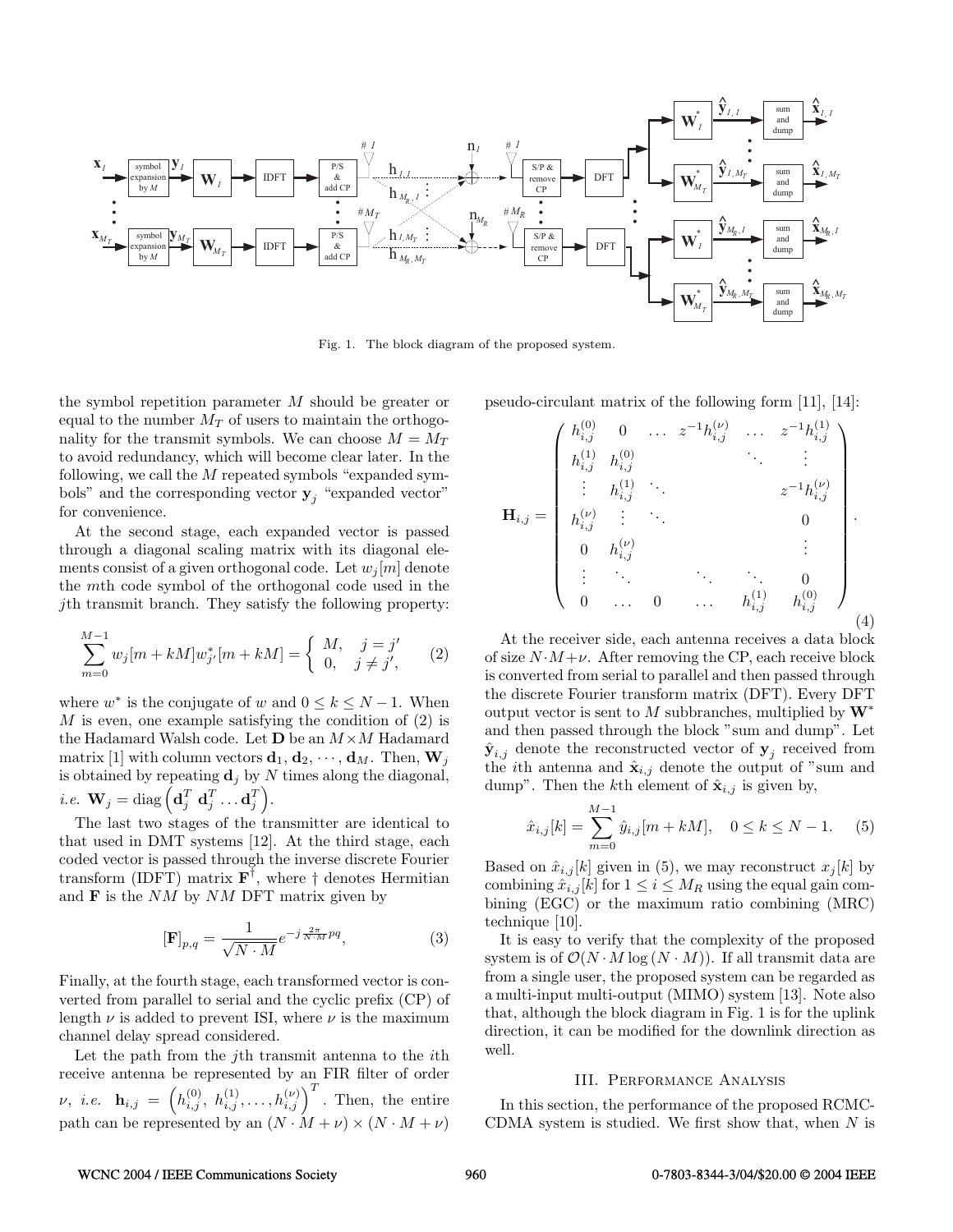sufficiently large, the proposed system is approximately MAI-free. Then, its capacity is derived.

# *A. Approximate MAI-Free Property*

As shown in Fig. 1, we have the reconstructed vector  $y_j$ received at the ith antenna given by

$$
\hat{\mathbf{y}}_{i,j} = \mathbf{W}_{j}^{*} \begin{pmatrix} \mathbf{0} & \mathbf{F} \end{pmatrix} \begin{bmatrix} \mathbf{H}_{i,j} \begin{pmatrix} \mathbf{F}_{1}^{\dagger} \\ \mathbf{F}^{\dagger} \end{pmatrix} \mathbf{W}_{j} \mathbf{y}_{j} + \sum_{j'=1, j' \neq j}^{M_{T}} \mathbf{H}_{i,j'} \begin{pmatrix} \mathbf{F}_{1}^{\dagger} \\ \mathbf{F}^{\dagger} \end{pmatrix} \mathbf{W}_{j'} \mathbf{y}_{j'} + \mathbf{n}_{i} \end{bmatrix}, \quad (6)
$$

where  $\mathbf{F}_1$  is the  $NM \times \nu$  submatrix of **F** which consists of the last  $\nu$  columns of **F** and  $\mathbf{n}_i$  is the  $(N \cdot M + \nu) \times 1$  noise vector received by the ith antenna. The reason to write the transmit matrix as  $\begin{pmatrix} \mathbf{F}_1^{\dagger} \\ \mathbf{F}^{\dagger} \end{pmatrix}$ ) is to indicate the added CP. Similarly, the receive matrix  $(0 \t F)$  is to reflect the

removed CP [14]. It can be shown [15]

$$
\left(\begin{array}{cc} \mathbf{0} & \mathbf{F} \end{array}\right) \mathbf{H}_{i,j} \left(\begin{array}{c} \mathbf{F}_{1}^{\dagger} \\ \mathbf{F}^{\dagger} \end{array}\right) = \mathbf{\Lambda}_{i,j},\tag{7}
$$

where  $\Lambda_{i,j}$  is an  $N \cdot M \times N \cdot M$  diagonal matrix whose diagonal elements are the  $N \cdot M$ -point DFT of  $\mathbf{h}_{i,j}$ . From  $(7)$ , we can rewrite  $(6)$  as

$$
\hat{\mathbf{y}}_{i,j} = \mathbf{\Lambda}_{i,j} \mathbf{y}_j + \mathbf{W}_j^* \sum_{j'=1,j'\neq j}^{M_T} \mathbf{\Lambda}_{i,j'} \mathbf{W}_{j'} \mathbf{y}_{j'} + \widetilde{\mathbf{n}}_i, \quad (8)
$$

where  $\widetilde{\mathbf{n}}_i = \mathbf{W}_j^*$   $(0 \mathbf{F}) \mathbf{n}_i$ . Let us assume that  $\mathbf{n}_i$  is white Gaussian and its variance  $\sigma^2$  is the same for all *i*. Then,  $\widetilde{\mathbf{n}}_i$  is also white Gaussian with variance  $\sigma^2$ , since  $\mathbf{W}_j$  and **F** are unitary matrices. From Eqn. (8), the mth symbol of  $\hat{\mathbf{y}}_{i,j}$  is given by

$$
\hat{y}_{i,j}[m] = \lambda_{i,j}[m]y_j[m] + \widetilde{n}_i[m] \n+ w_j^*[m] \sum_{j'=1,j'\neq j}^{M_T} \lambda_{i,j'}[m]w_{j'}[m]y_{j'}[m], (9)
$$

where  $\lambda_{i,j}[m]$  is the mth diagonal element of  $\Lambda_{i,j}$ . From (5) and (9), we have the kth symbol of  $\hat{\mathbf{x}}_{i,j}$  given by

$$
\hat{x}_{i,j}[k] = \mathcal{S}_{i,j}[k] + \mathcal{I}_{i,j}[k] + \mathcal{N}_i[k],\tag{10}
$$

where  $S_{i,j}[k]$  is the desired signal term given by

$$
S_{i,j}[k] = \sum_{m=0}^{M-1} \lambda_{i,j}[m+kM]y_j[m+kM], \qquad (11)
$$

 $\mathcal{I}_{i,j}[k]$  is the interference term given by

$$
\mathcal{I}_{i,j}[k] = \sum_{m=0}^{M-1} w_j^* [m + kM] \sum_{j'=1, j'\neq j}^{M_T} \lambda_{i,j'} [m + kM] \cdot w_{j'} [m + kM] y_{j'} [m + kM],
$$
\n(12)

and  $\mathcal{N}_i[k]$  is the additive noise term

$$
\mathcal{N}_i[k] = \sum_{m=0}^{M-1} \tilde{n}_i[m+kM]. \tag{13}
$$

Note that, if data vectors  $\{x_1, \ldots, x_{M_T}\}$  are from one user,  $\mathcal{I}_{i,j}[k]$  can be viewed as the inter carrier interference (ICI). On the other hand, if they are from different users,  $\mathcal{I}_{i,j}[k]$ can be viewed as the MAI.

Now, consider the N-point DFT of  $\mathbf{h}_{i,j}$ . When N is sufficiently large, the frequency response of each subchannel is nearly flat [16]. Next, consider the  $N \cdot M$ -point DFT of  $h_{i,j}$ . When N is sufficiently large, the frequency response from index  $0+ kM$  to index  $M-1+kM$  can be assumed to be the same and can be approximated by the kth element of the N-point DFT. In particular,

$$
\lambda_{i,j}^{(N)}[k] \approx \lambda_{i,j}[m+kM], \quad 0 \le m \le M-1 \text{ and } 0 \le k \le N-1,
$$
\n(14)

where  $\lambda_{i,j}^{(N)}[k]$  is the kth element of the N-point DFT of  $\mathbf{h}_{i,j}$ . By using (1) and (14), we can rewrite (11) as

$$
S_{i,j}[k] \approx \sqrt{M} \lambda_{i,j}^{(N)}[k] \ x_j[k]. \tag{15}
$$

Similarly, we can rewrite (12) as

$$
\mathcal{I}_{i,j}[k] \approx \frac{1}{\sqrt{M}} \sum_{j'=1,j'\neq j}^{M_T} \lambda_{i,j'}^{(N)}[k] \; x_{j'}[k] \cdot \sum_{m=0}^{M-1} w_j^* [m+kM] w_{j'}[m+kM] \n= 0,
$$
\n(16)

where we use the property of the orthogonal codes in (2). From (10), (13), (15) and (16), we have

$$
\hat{x}_{i,j}[k] \approx \sqrt{M} \lambda_{i,j}^{(N)}[k] \ x_j[k] + \sum_{m=0}^{M-1} \tilde{n}_i[m+kM]. \tag{17}
$$

From (17), we see the proposed system has two major advantages when  $N$  is sufficiently large. First, the proposed system preserves the orthogonality approximately. If there is no additive noise,  $x_i[k]$  can be approximately reconstructed through multiplying  $\hat{x}_{i,j}[k]$  by (  $\sqrt{M} \lambda_{i,j}^{(N)}[k])^{-1}.$ 

Second, from (16), we observe that the system is free from MAI approximately. Hence, the increase of transmit power to improve the performance for one user does not lead to significant degradation for others. This is in contrast with other MC-CDMA systems mentioned in Section 1, where increasing transmit power for one user affects other users considerably. In fact, if the MC-CDMA system [2] spreads one bit to NM chips using the orthogonal code defined in  $(2)$  and modulates each of the  $NM$  subcarriers with each chip, it shall be approximately MAI free, too. Its MAI may even be lower than that of the proposed system. However, its capacity is also lower than that of the proposed system since it transmits one symbol per block while the proposed system transmits  $N$  symbols per block.

### WCNC 2004 / IEEE Communications Society 0-7803-8344-3/04/\$20.00 \ 2004 IEEE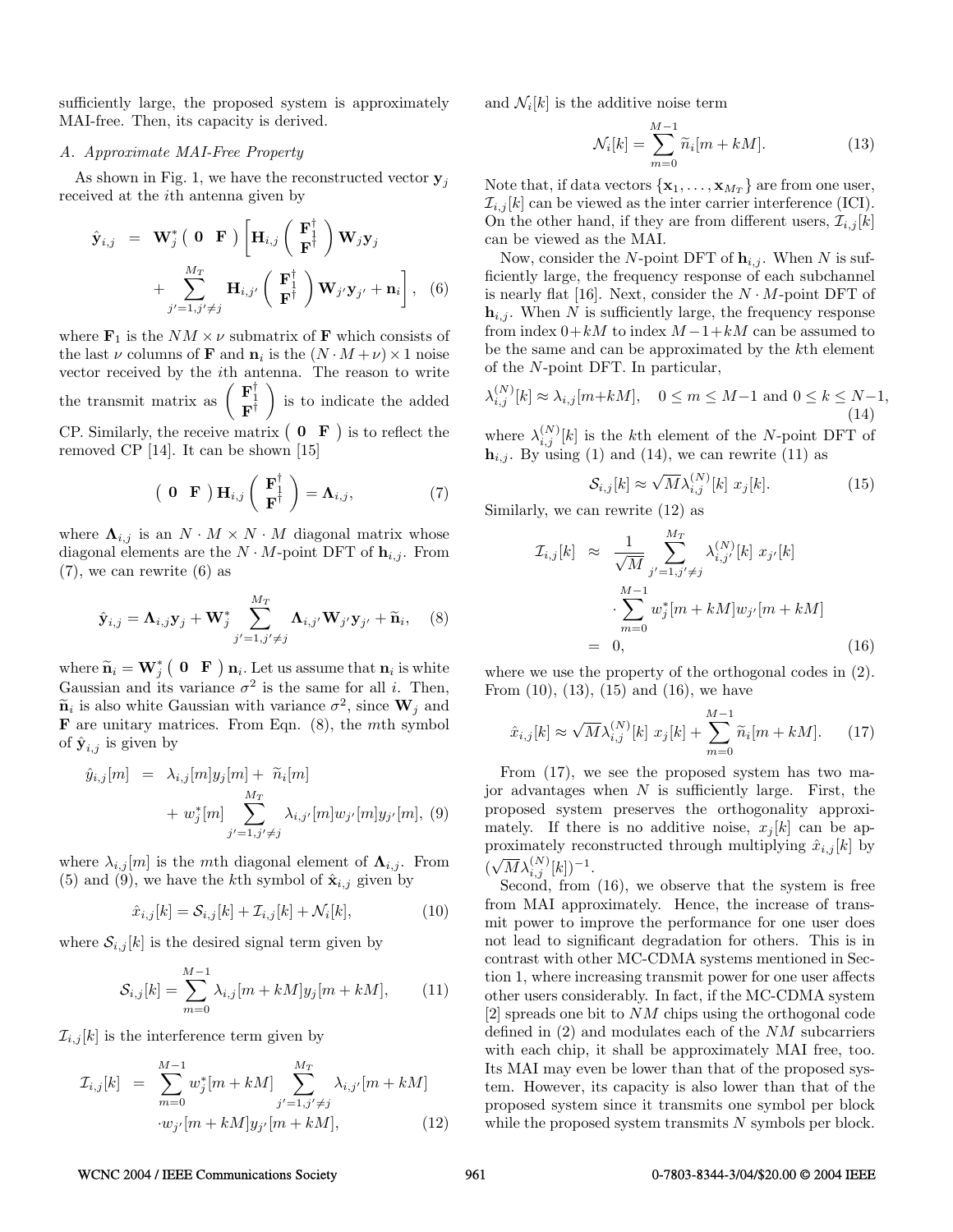# *B. Capacity Analysis*

From (17), we obtain the variance of  $\hat{x}_{i,j}[k]$  as

$$
\sigma_{\hat{x}_{i,j}}^2[k] \approx M \sigma_{x_j}^2[k] \left| \lambda_{i,j}^{(N)}[k] \right|^2 + M \sigma^2.
$$
 (18)

By using MRC [10] to combine  $\hat{\mathbf{x}}_{i,j}, 1 \leq i \leq M_R$ , we can show that the capacity of the proposed system is equal to

$$
C_{M_R,M_T} \approx \frac{1}{M} \frac{1}{N} \sum_{j=1}^{M_T} \sum_{k=0}^{N-1} \log \left( 1 + \frac{\sigma_{x_j}^2[k] \sum_{i=1}^{M_R} \left| \lambda_{i,j}^{(N)}[k] \right|^2}{\sigma^2} \right),\tag{19}
$$

where the factor  $M^{-1}$  is due to the fact that the rate at the transmit output is  $M$  times of the rate at the transmit input. Note that the unit of (19) is bit/sec/Hz.

When  $N$  is not large enough, one can derive the capacity with interference based on  $(10)$ ,  $(11)$ ,  $(12)$  and  $(13)$ :

$$
\widetilde{C}_{M_R,M_T} = \frac{1}{M} \frac{1}{N} \sum_{j=1}^{M_T} \sum_{k=0}^{N-1} \log \left( 1 + \sum_{i=1}^{M_R} \frac{\sigma_{S_{i,j}}^2[k]}{\sigma_{\mathcal{I}_{i,j}}^2[k] + \sigma_{\mathcal{N}_i}^2[k]} \right),\tag{20}
$$

where it is assumed that data vectors  $\{x_1, \ldots, x_{M_T}\}\$  are independent of each other so that the desired signal term is independent of the interference term. The capacity in (19) and (20) can be achieved by power distribution according to the water-filling theory [17].

Intrinsically, the proposed RCMC-CDMA system uses the CDMA technique to separate individual users. Furthermore, it repeats the data symbols in the frequency domain to achieve approximately MAI-free property.

# IV. Other Properties of RCMC-CDMA Systems

In this section, we will point out two additional advantages of the RCMC-CDMA system.

### *A. Asynchronous Timing Effect between Users*

In the uplink communication, it is difficult to guarantee that the timing of every user is perfectly synchronized. In this section, we will show that the RCMC-CDMA system allows certain level of timing mismatch among users. If the jth user has a time delay  $\tau$ , where  $\tau$  can be a fraction of an integer, it will cause a phase shift in the frequency domain. The phase shifted version of  $\hat{y}_{i,j}[m]$  is given by

$$
\hat{y}_{i,j}^{\tau}[m] = \hat{y}_{i,j}[m]e^{-j\theta_{\tau}[m]}, \quad 0 \le m \le NM - 1,\tag{21}
$$

where  $\theta_{\tau}[m] = \frac{2\pi}{NM}m\tau$ . To maintain the approximately MAI-free property, the M phase shifts of  $\hat{y}_{i,j}^{\tau}[kM], \ldots,$  $\hat{y}_{i,j}^{\tau}[M-1+kM]$  should be approximately the same for each k, with  $0 \leq k \leq N-1$ . Without loss of generality, let  $k = 0$ . The phase difference between  $\hat{y}_{i,j}^{\tau}[0]$  and  $\hat{y}_{i,j}^{\tau}[M-1]$ is given by

$$
\theta_{\tau}[M-1] - \theta_{\tau}[0] = \frac{2\pi}{NM}(M-1)\tau \approx 2\pi \frac{\tau}{N}.
$$

If  $\frac{\tau}{N} \ll 1$ , the phase difference is small so that we can assume the phase shifts between  $\hat{y}_{i,j}^{\tau}[0], \ldots, \hat{y}_{i,j}^{\tau}[M-1]$  are approximately the same. Similarly, we can prove that the small phase shift holds for  $1 \leq k \leq N-1$ . Thus, if  $\tau$ satisfies  $\frac{\tau}{N} \ll 1$ , the effect of timing mismatch can be tolerated and the RCMC-CDMA system is still approximately MAI-free.

# *B. Carrier Frequency Offset*

In this subsection, we will explain how the RCMC-CDMA system can mitigate the CFO effect [9], which occurs in most OFDM and OFDMA systems. The CFO problem is easier to solve in single-user OFDM systems than in multiuser OFDM systems, *i.e.* OFDMA systems. Moose [9] proposed a method that successfully estimates the CFO by sending repeated data symbols. However, in OFDMA systems, each user has his/her own CFO and it could be difficult to distinguish the individual CFO. An interesting OFDMA system which uniformly allocates subchannels to users to achieve the maximum frequency diversity is called Uniform-OFDMA for short [18]. One can show that the capacity of Uniform-OFDMA is the same as that given by (19). Thus, the Uniform-OFDMA is an MAI-free system and theoretically outperforms the proposed RCMC-CDMA system. However, among OFDMA systems, the Uniform-OFDMA is the one that is most sensitive to the CFO effect due to its uniform subchannel distribution.

In RCMC-CDMA systems, we will see that even if every user suffers from CFO, the MAI caused by all other users will remain roughly unchanged as M increases. If the MAI stay in a tolerated level, every user only needs to overcome his own CFO effect. In other words, the CFO problem may be simplified from the multiuser case to the single user case in RCMC-CDMA systems. This makes CFO much less a problem in RCMC-CDMA.

To be more specific, let the MAI in  $\hat{y}_{i,j}[m]$  contributed by the j'th user be denoted by  $e_{i,j\leftarrow j'}[m]$ . From (9), we have

$$
e_{i,j \leftarrow j'}[m] = w_j^*[m] \lambda_{i,j'}[m] y_{j'}[m] w_{j'}[m].
$$

Let the relative CFO in the  $j'$ <sup>th</sup> user be  $\epsilon_{j'}$ . It can be shown that  $e_{i,j\leftarrow j'}[m]$  can be modified as [9]

$$
e_{i,j\leftarrow j'}^{CFO}[m] = w_j^*[m] \sum_{n=0}^{NM-1} \frac{1}{NM} \sum_{l=0}^{NM-1} \lambda_{i,j'}[l] y_{j'}[l]
$$

$$
\cdot w_{j'}[l] e^{\frac{2\pi}{NM}(l-m+\epsilon_{j'})n}
$$

$$
= e_{i,j\leftarrow j'}^{AMP}[m] + e_{i,j\leftarrow j'}^{ICI}[m],
$$
(22)

where  $e_{i,j\leftarrow j'}^{AMP}[m]$  is the distorted amplitude term [9]

$$
e_{i,j \leftarrow j'}^{AMP} [m] = \alpha_{j'} w_j^* [m] \lambda_{i,j'} [m] y_{j'} [m] w_{j'} [m], \qquad (23)
$$

and  $e_{i,j\leftarrow j'}^{ICI}[m]$  is the ICI between the expanded symbols

$$
e_{i,j\leftarrow j'}^{ICI}[m] = \beta_{j'} w_j^* [m] \sum_{l=0,l\neq m}^{NM-1} \lambda_{i,j'}[l] y_{j'}[l] w_{j'}[l]
$$

$$
\cdot \frac{e^{-j\pi \frac{l-m}{NM}}}{NM \sin \frac{\pi(l-m+\epsilon_{j'})}{NM}},
$$
(24)

# WCNC 2004 / IEEE Communications Society 962 0-7803-8344-3/04/\$20.00 © 2004 IEEE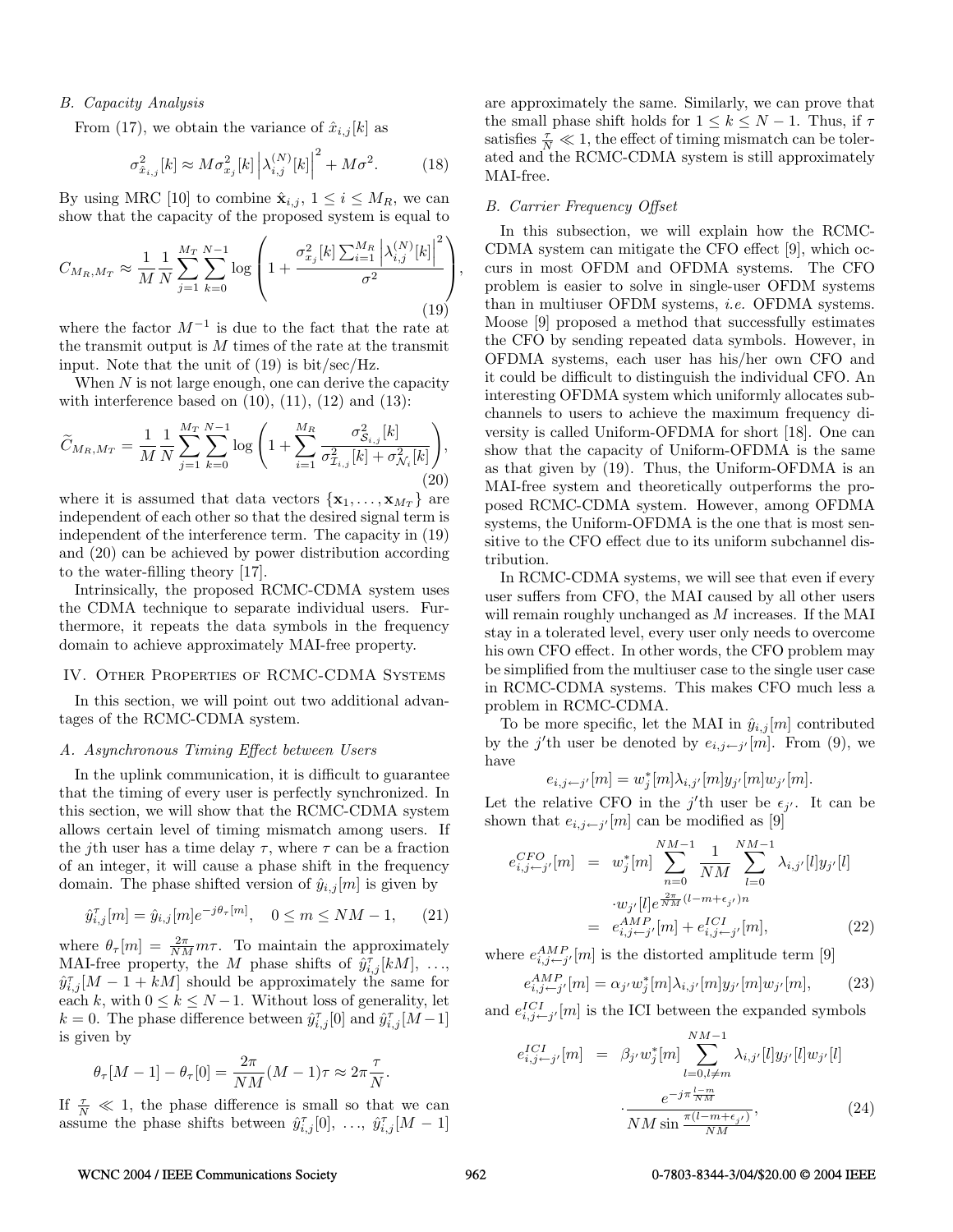where  $\alpha_{i'}$  and  $\beta_{i'}$  are given by

$$
\alpha_{j'} = \frac{\sin \pi \epsilon_{j'}}{NM \sin \frac{\pi \epsilon_{j'}}{NM}} e^{j \pi \epsilon_{j'} \frac{NM-1}{NM}},
$$

and

$$
\beta_{j'} = \sin \pi \epsilon_{j'} e^{j \pi \epsilon_{j'}} \frac{N M - 1}{N M}.
$$

From (5) and (22), we have the MAI in  $\hat{x}_{i,j}[k]$  contributed by the  $j'$ <sup>th</sup> user given by

$$
MAI_{i,j\leftarrow j'}^{CFO}(k) = \sum_{m=0}^{M-1} e_{i,j\leftarrow j'}^{AMP}[m+kM] + \sum_{m=0}^{M-1} e_{i,j\leftarrow j'}^{ICI}[m+kM].
$$
\n(25)

Let us look at the first term in (25). Using the approximation in  $(14)$ , we have

$$
\sum_{m=0}^{M-1} e_{i,j \leftarrow j'}^{AMP}[m+kM] \approx \frac{\alpha_{j'}}{\sqrt{M}} \lambda_{i,j'}^{(N)}[k] x_{j'}[k] \sum_{m=0}^{M-1} w_j^*[m] w_{j'}[m] = 0.
$$
 (26)

As given in (26), the distorted amplitudes which may contribute the most MAI in other systems can be approximated to be zero in the RCMC-CDMA system. Similarly, we can show that the second term in (25) can be approximated by

$$
\sum_{m=0}^{M-1} e_{i,j \leftarrow j'}^{ICI}[m + kM] \approx \frac{\beta_{j'}}{\sqrt{M}} \sum_{f=0}^{N-1} \lambda_{i,j'}^{(N)}[f] x_{j'}[f]
$$
  

$$
\cdot \sum_{v=0}^{M-1} \sum_{u=0, u \neq v+(k-f)M}^{M-1} \frac{e^{-j\pi \frac{u-v+(k-f)M}{NM}}}{NM \sin \frac{\pi (u-v+(k-f)M+\epsilon_{j'})}{NM}}
$$
  

$$
\cdot w_{j'}[u] w_j^*[v].
$$
 (27)

Since  $u \neq v + (k - f)M$ ,  $\sin \frac{\pi (1 + \epsilon_{j'})}{NM}$  is the minimum that  $(u, v, k, f)$  can achieve when  $\epsilon_{j'} < 0$  and  $\sin \frac{\pi(-1+\epsilon_{j'})}{NM}$ is the minimum that  $(u, v, k, f)$  can achieve when  $\epsilon_{j'}$ 0. When  $k = f$ , there are  $M - 1$  pairs of  $(u, v)$  that can make the sine function in (27) achieve  $\sin \frac{\pi (1+\epsilon_j)}{NM}$  and  $M-1$  pairs of  $(u, v)$  that make the sine function achieve  $\sin \frac{\pi(-1+\epsilon_{j'})}{NM}$ . On the other hand, when  $f = k + 1$  or  $f = k - 1$ , both of the two situations have only 1 pair of  $(u, v)$  that make the sine function achieve sin  $\frac{\pi(1+\epsilon_j)}{NM}$ and 1 pair of  $(u, v)$  achieving  $\sin \frac{\pi(-1+\epsilon_{j'})}{NM}$ . Therefore, the term when  $f = k$  contributes the most in Eqn (27). We can further show that (27) can be rewritten as

$$
\sum_{m=0}^{M-1} e_{i,j \leftarrow j'}^{ICI}[m + kM] \approx \frac{\beta_{j'}}{\sqrt{M}} \lambda_{i,j'}^{(N)}[k] x_{j'}[k]
$$
  
\n
$$
\cdot \sum_{p=1}^{M-1} \frac{e^{-j\pi \frac{p}{NM}}}{NM \sin \frac{\pi (p + \epsilon_{j'})}{NM}}
$$
  
\n
$$
\cdot \sum_{p=0}^{M-1-p} w_{j'}[p + q] w_{j}^{*}[q] - w_{j'}[q] w_{j}^{*}[p + q]
$$
  
\n
$$
\xrightarrow{\text{thogonal code part}}
$$
  
\n+ other terms for  $f \neq k$ . (28)

As given in (28), if the orthogonal code part equals zero, there is only the terms for  $f \neq k$  left and they are relatively not so significant. An example that can achieve this goal is using only  $M/2$  of the M Hadamard Walsh codes that are either symmetric or asymmetric. That is, either choosing the  $M/2$  code words that are all symmetric or choosing the  $M/2$  code words that are all asymmetric from the M Hadamard Walsh code words. Although this method decreases the number of users from  $M$  to  $M/2$ , it makes the system approximately MAI free in the CFO environments. Thus, every user only needs to deal with his/her own CFO problem.

# V. Simulation Results

**Example 1.** MAI-free and Capacity Performance

We compare the overall capacity of all users between the RCMC-CDMA system and the generalized MC-CDMA system [5]. For convenience, we call the RCMC-CDMA system that assumes subchannels to be flat and ignores the interference "RCMC-CDMA/xI" for short. Similarly, we name the RCMC-CDMA system that considers the interference "RCMC-CDMA/wI" for short. We assume the transmitters use the flat power distribution, which is widely adopted in DMT systems to determine the achievable data rate [19]. When the transmit power is sufficiently high, the loss in the achievable data rate is negligible without optimizing the transmit power distribution [12].

The simulation parameters are chosen as follows. The symbol rates at the transmit output for both generalized MC-CDMA and RCMC-CDMA are set to be the same. Thus, the required bandwidth is the same.  $M_T = M = 8$ ,  $M_R = 2$  and the Hadamard Walsh code is used. Each channel path has  $\nu = 4$  and the path components are i.i.d. Rayleigh random variables with phase uniformly distributed in [0  $2\pi$ ]. The SNR is defined as  $\sigma_x^2/\sigma^2$ .

First, let us consider the case  $N = 64$ . The flat input capacity of generalized MC-CDMA without MAI suppression, RCMC-CDMA/wI and RCMC-CDMA/xI are shown in Fig. 2. Note that the dash line can be regarded as an upper bound for the RCMC-CDMA system. We observe RCMC-CDMA/wI outperforms generalized MC-CDMA by 1 bit when SNR=1 dB and by 7 bits when SNR=30 dB. The capacity of generalized MC-CDMA does not improve when SNR increases since it is not MAI-free in frequency selective environment. Thus, increasing SNR also increases MAI. Note that, although the performance of generalized MC-CDMA can be improved by MAI suppression, it demands extra complexity in the receiver.

Next, let us examine the interference effect. We observe the capacity difference between RCMC-CDMA/xI and RCMC-CDMA/wI is about 2 bits when SNR is 30  $dB$ . This is a reasonable result since when N is not sufficiently large, the interference in (16) cannot be assumed to be zero, and it increases as the transmit power increases. To get more insight into how the increase of  $N$  can affect the approximation in (16), let us consider the case when